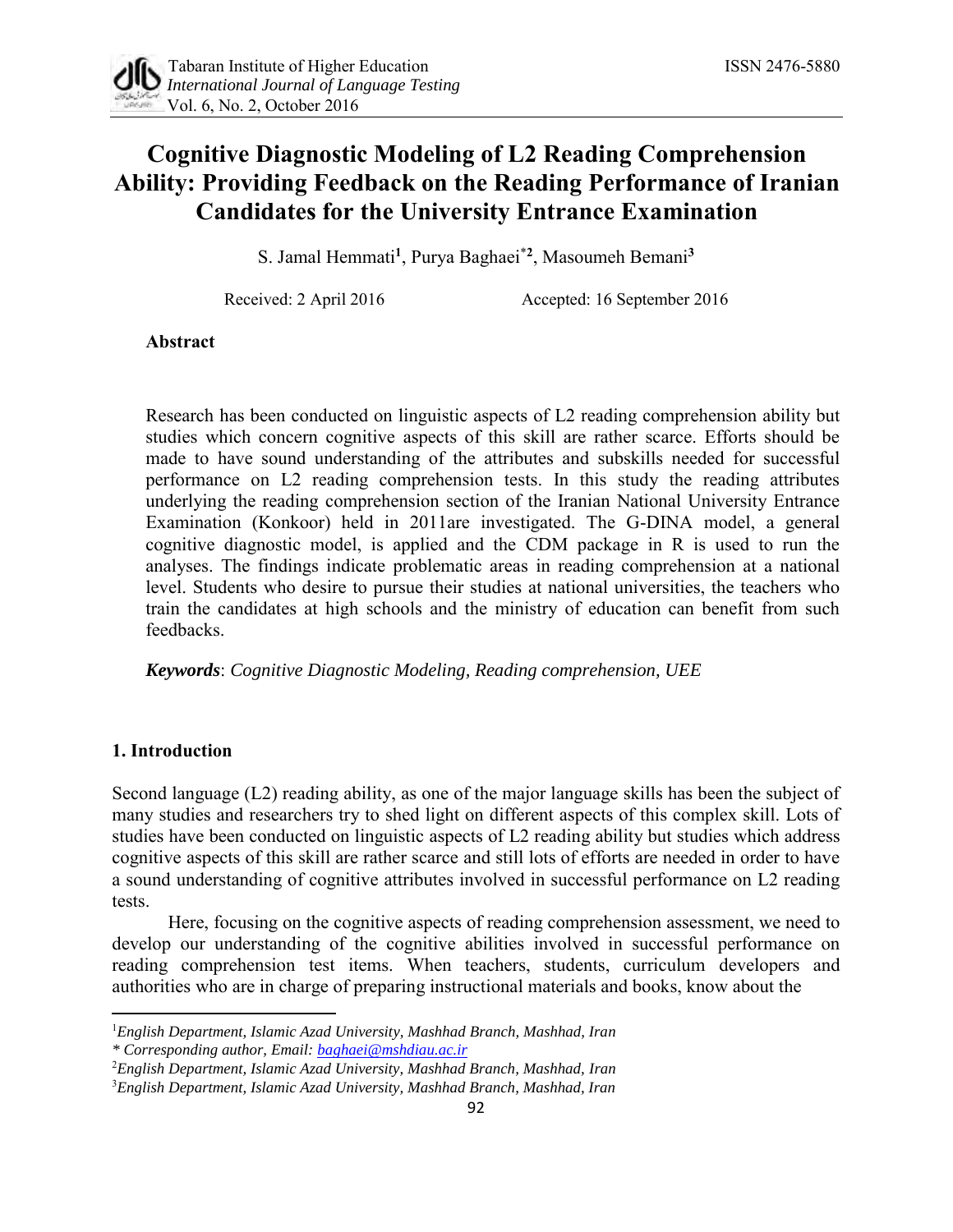

attributes and subskills involved in reading comprehension and they have access to the learners' mastery profiles in detail, it would be possible for them to concentrate more on the reading subskills. In such a case, particularly the teachers are able to help students improve their reading comprehension ability by taking remedial treatments based on individual performance on a reading comprehension test. To this end, in the present study, the cognitive diagnostic models serve as a means to provide better understanding of the attributes involved in reading comprehension. To answer a specific item in a test, test-takers need to use certain underlying attributes. In other words, test-takers should master those attributes to be able to answer each specific item. Attributes are domain-specific skills and knowledge that are needed in order to demonstrate mastery in a cognitive domain (Leighton &Gierl, 2007).

We are not able to determine test-takers' mastery levels of cognitive attributes only based on the row scores they get. To investigate the hypotheses about cognitive attributes involved in a specific language skill andto provide attribute mastery profiles for individual test-takers, psychometricians have developed a method called cognitive diagnostic modeling (CDM). CDMshave the capability to provide detailed diagnostic feedback about the reason why a test taker might succeed or fail on any given test (Ravand&Robitzsch, 2015). Cognitive diagnostic analysis promotes assessment for learning and the learning process as opposed to the assessment of learning outcomes (Jang, 2008). CDMs have been developed by a consensus in the measurement community that the psychology of test performance should be better understood to aid in constructing and scoring tests and interpreting test validity (Lee &Sawaki, 2009a). In this respect CDMs are multi-disciplinary as they integrate cognitive psychology with psychometric modeling **.**

The data used in this study is gathered from the candidates' responses to the reading comprehension section of the University Entrance Examination (Konkoor) for English programs at the Iranian state universities. The majority of candidates are those students who have just graduated from high schools; therefore, this sample well represents average reading ability of Iranian high school graduates. As a result, the findings of this study will give useful feedbacks to the educational system.The results of this study will provide further insight into the specific areas of reading that require more improvement on the part of the examinees.Being aware of high school students' strengths and weaknesses, program administrators will be able to develop a curriculum that meets students' needs.

The outcome will also provide university EFL instructors with valuable diagnostic feedback on test taker's reading ability. This feedback enables teachers and instructors to remedy their students' reading deficiencies. In other words, this technique can serve as a needs analysis device by which the reading comprehension subskills, that learners need to focus on, are determined.

## **2. Method**

# *2.1. Participants*

The sample included 10000 candidates. The candidates were high school graduates who desired to pursue their studies for a bachelor's degree in English in Iranian state universities. 28% of the candidates were male and 72 % of them were female. The test is held annually all over the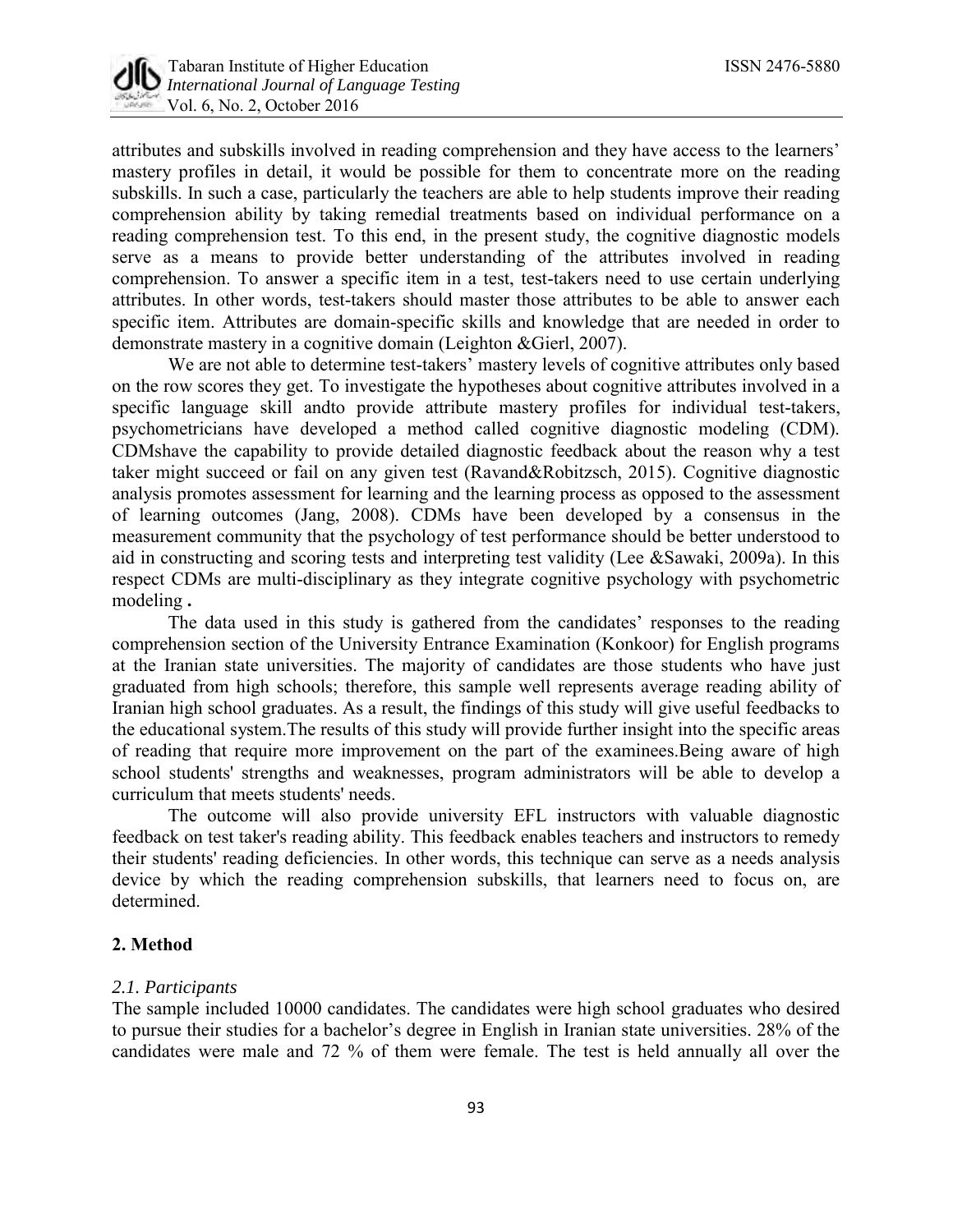

country and the participants in the test are from different cities of Iran; therefore, we have a good representative sample of Iranian student population.

The test-takers had studied English as a foreign language at school. As a fixed part of their curriculum, Iranian high school students receive at least 3 hours of English instruction each week. However, most of the schools hold extra classes to make the candidates prepared for the examination, particularly in the last year of high school before the Konkoor. What is more, some of the students attend English classes in private institutes since their childhood.

The participants were chosen randomly among thousands of candidates who had taken part in the exam so they well represented the population. The sample size is large enough to account for the generalizability of the results of the study.

# *2.2. Instrument*

The test analyzed in this study was the reading comprehension section of the University Entrance Examination (Konkoor) specific for English studies held in 2011. This Iranian nationwide test is held by the National Educational Measurement Organization (Sazman e Sanjesh). Through this high-stakes examination, candidates, based on their performance on the test, are admitted to different state universities for bachelor programs in English studies. It is a fouroption multiple-choice test and, is held annually.

The test consisted of 70 items and the candidates should have answered the questions in 105 minutes. The test included grammar, vocabulary, sentence structure, language functions, cloze test, and reading comprehension. Each section consisted of 10, 15, 5, 10, 10, and 20 items, respectively. The 20 reading comprehension items were selected for this study. This section included 3 texts. The texts contained 428, 503, and 466 words. The construct validity of the reading comprehension section of the test was confirmed in another research conducted by Hemmati and Baghaei (2016).

#### *2.3. Procedure*

Data for this study was obtained from the National Education Measurement Organization (Sazman e Sanjesh). For implementation of CDMs, we need to have test-takers' responses at the item level, not their total scores. It other words, we need to know whether they have answered each item correctly or not. Therefore, data at the item level were obtained.

To define attributes involved in a test, different sources might be used, including theories of content domain, test specifications, content analysis of the test items and think-aloud protocol analysis (Leighton, Gierl, &Hunka, 2004; Leighton &Gierl, 2007). In this study we used the results of a non-diagnostic test, a test which was not developed initially for diagnostic purposes, to extract diagnostic information about test takers' cognitive reading abilities (retrofitting case). To determinethe attributes underlying the reading comprehension test items, in the initial step we referred to previous literature on language ability models. Other useful sources for identifying the attributes are the previous research conducted in the field of reading comprehension. Therefore, we referred to numerous studies in which the reading comprehension attributes were investigated (Baghaei&Ravand, 2015; Buck, Tatsuoka, &Kostin,1997; Clark, 2013; Jang, 2005; Kim, 2014; Lee &Sawaki, 2009a; Ravand, 2015; Ravand, Barati, &Widhiarso 2013; Sheehan, 1997; VanderVeen, Huff, Gierl, McNamara, Louwerse, &Graesser, 2007; Zheng & De Jong, 2011). At this stage we had a pool of reading comprehension subskills among which we had to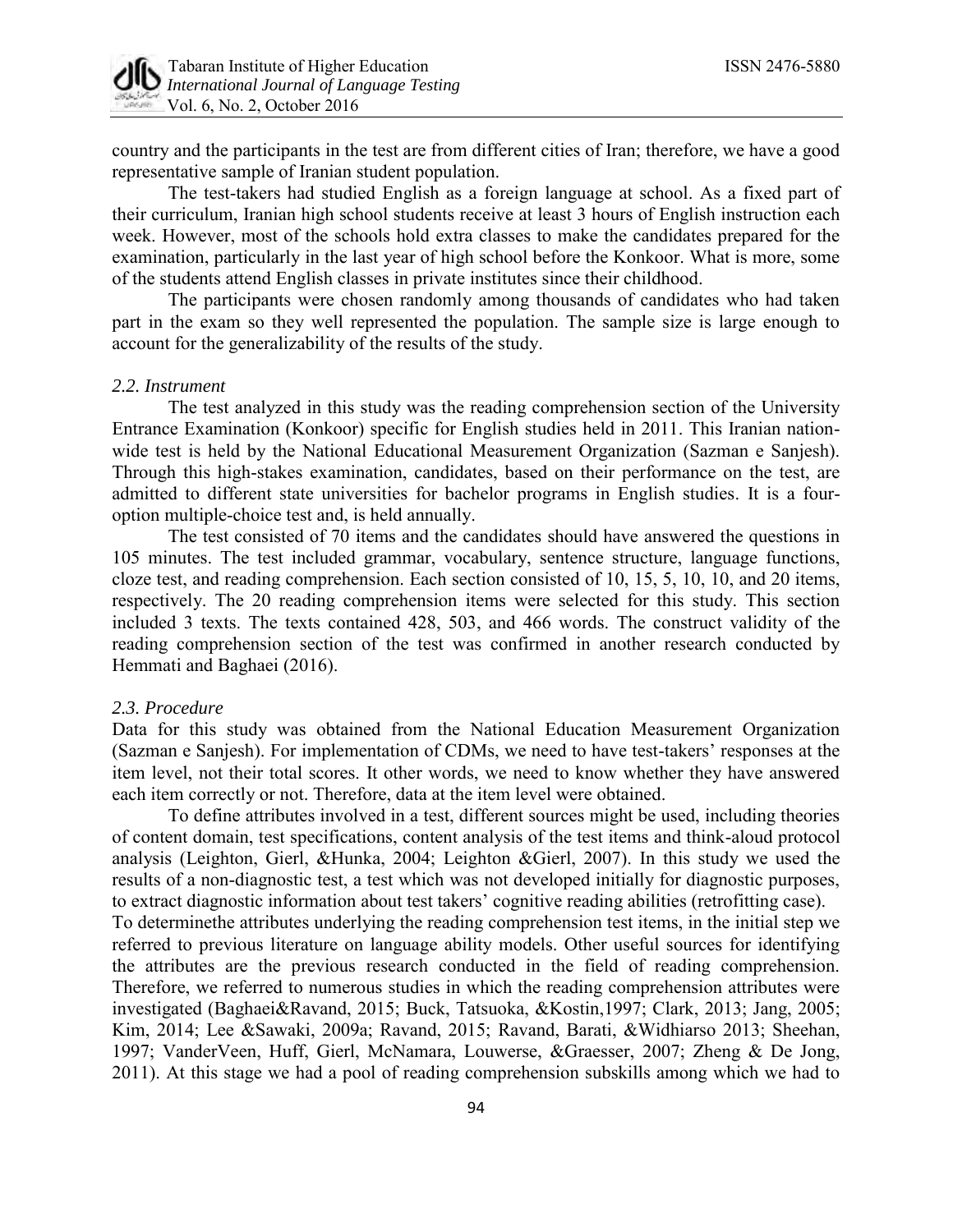

choose the attributes required for answering the test items. To this end, a team of experts, including the researchers, and two experienced English instructors determined the attributes measured by the test items based on the content analysis of each item. The process resulted in a list of 5 attributes which should be mastered by the candidates to successfully answer the test items. The attributes are: making inferences, extracting explicit information, identifying word meaning from the context, identify pronominal references, and evaluating response options.

As in all CDMs, in the present study, too, we used a Q matrix; an  $I \times K$  matrix which indicates the attributes required to get each item right. The elements of the matrix, Ks, are valued 1 if the Ith item requires the kth attribute and 0, if not. To construct the Q-matrix the team of experts selected among the 5 attributes defined in the previous step and assigned them to the items. Then they checked the Q-matrices together and came to an agreement about the final Qmatrix which consisted of 5 columns representing the 5 attributes, and 20 rows, representing the items.

## **3. Analyses and Results**

In the present study, we used a mixed research method, consisting of two main phases, the qualitative phase and the quantitative phase. In the qualitative phase the attributes required for answering the reading items are determined. In the quantitative phase the Q-matrix and the data were analyzed using the G-DINA cognitive diagnostic model.

In this study the generalized deterministic input, noisy and gate (G-DINA) model proposed by de la Torre (2011) is used to analyze the data. The G-DINA model, as a general CDM, allows the researcher to hypothesize varying relationships among the attributes across the items. In order to run the analysis, we used the "CDM" package version 4.5-0 (Robitzsch, Kiefer, George, &Uenlue, 2015) from the R freeware (R core team, 2015) version 3.2.2. R is a free open source tool which is utilized to conduct a wide range of statistical analyses and graphics.

To have a better understanding of the candidates' performance on the reading comprehension test, the main descriptive statistics of the test scores are provided in Table 1.The reliability of the test, which was calculated through Cronbach's Alpha, is 0.86.

### Table1.*Descriptive Statistics*

|      | . .<br>Minimum | Maximum | Mean  | Error  | Jeviation<br>Std. | <b>Primation</b> |
|------|----------------|---------|-------|--------|-------------------|------------------|
| 0000 | $00\,$         | .00     | .4917 | .03387 | 38749             | 475              |

The output of the analysis illustrates the latent class probabilities. The respondents' class membership is unknown; therefore the skill mastery patterns into which respondents are assigned are referred to as latent classes. The output which represents the latent class probabilities and frequencies is illustrated in Table 2. The first column of Table 2 shows the numbers allocated to each of the possible latent classes. As it was already mentioned, the number of latent classes varies as a function of the number of required attributes. In the present study the test-takers are classified into  $2^5$ =32 different latent classes.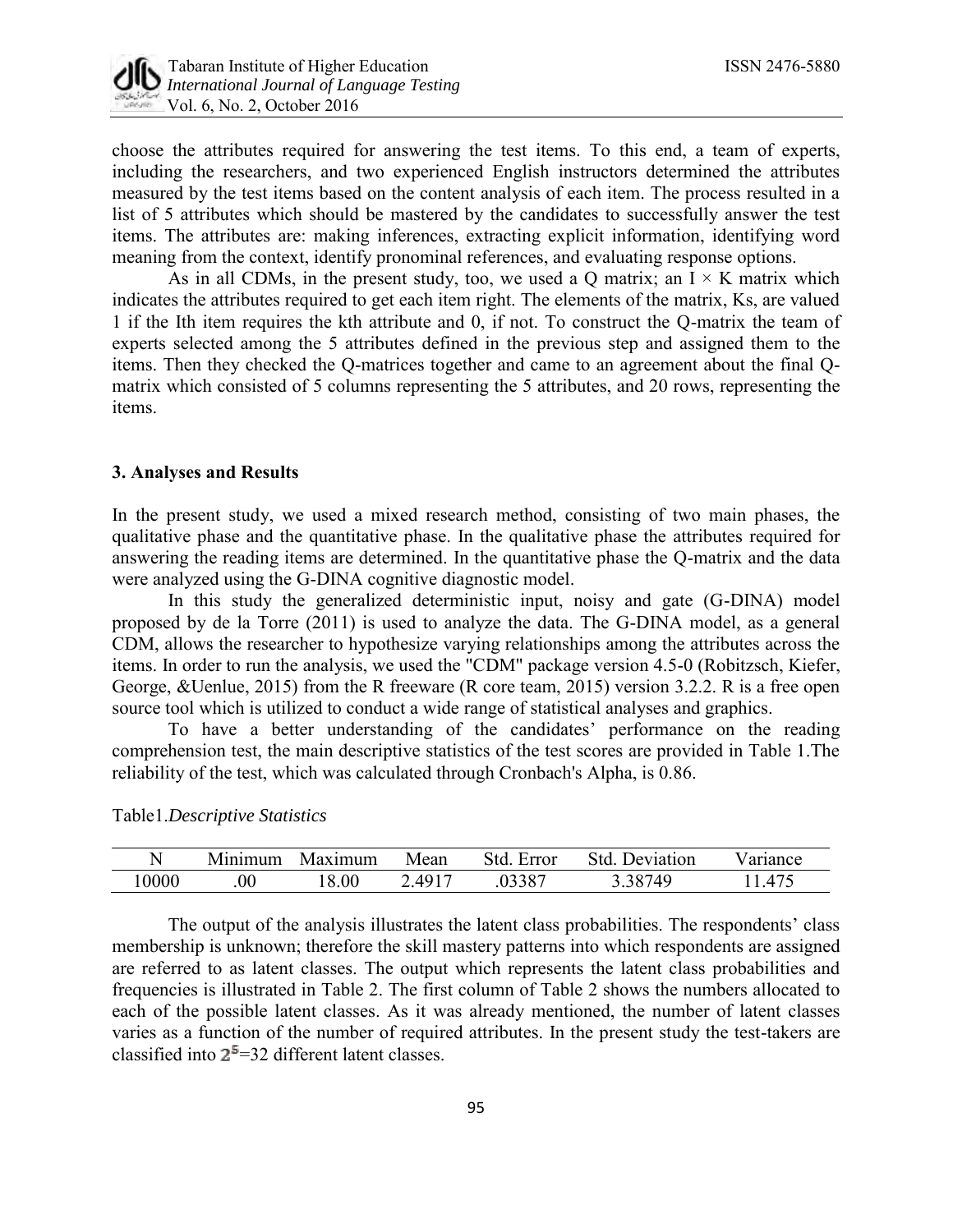

*International Journal of Language Testing*  Vol. 6, No. 2, October 2016

The attribute profiles related to each latent class are illustrated in the second column of Table 2. The attribute profiles show the mastery status of each attribute for individual test-takers. Mastery of each attribute is illustrated by 1 and non-mastery is illustrated by 0. In the present study we have five attributes therefore each mastery profile contains five digits. Imagine an examinee who has mastered attributes two and four, but he has not mastered attributes one, three, and five. The attribute mastery profile for such a candidate is (01010).

The probabilities of each latent class are in the third column of the table and its frequency is shown in the fourth column. Table 2 indicates that the first latent class with the attribute profile of (00000) has the highest class probability which is about 57%. It means that approximately 57% of the candidates of the Konkoor are classified in this latent class. As the fourth column shows it is expected that 5768 candidates belong to the first latent class, the members of which, have not mastered any of the attributes.

The second latent class with the highest probability is the one with the attribute profile of (11111), latent class 32 with the probability of approximately 10%. The candidates who belong to this latent class are expected to have mastered all of the attributes. Therefore in the presentstudy the attribute profiles of (00000) and (11111) have the highest probability in comparison to other thirty classes with an expected total frequency of approximately 6746 candidates. These two types of mastery profiles are called *flat profiles.* Latent class (00000) represents the mastery profiles of non-masters of all attributes and (11111) represents the profiles of masters of all the 5 attributes.

| Latent         | Skill Pattern | Probabilities    | Class Expected<br>Frequency |  |
|----------------|---------------|------------------|-----------------------------|--|
| Class          |               |                  |                             |  |
| $\mathbf{1}$   | 00000         | 0.5768           | 5768                        |  |
| $\overline{2}$ | 10000         | 0.0129           | 129                         |  |
| 3              | 01000         | $\boldsymbol{0}$ | $\boldsymbol{0}$            |  |
| $\overline{4}$ | 11000         | 0.0232           | 232                         |  |
| 5              | 00100         | $\boldsymbol{0}$ | $\boldsymbol{0}$            |  |
| 6              | 10100         | 0.0062           | 62                          |  |
| $\overline{7}$ | 01100         | $\boldsymbol{0}$ | $\boldsymbol{0}$            |  |
| 8              | 11100         | 0.0135           | 135                         |  |
| 9              | 00010         | 0.0126           | 126                         |  |

Table2.*Class Probabilities*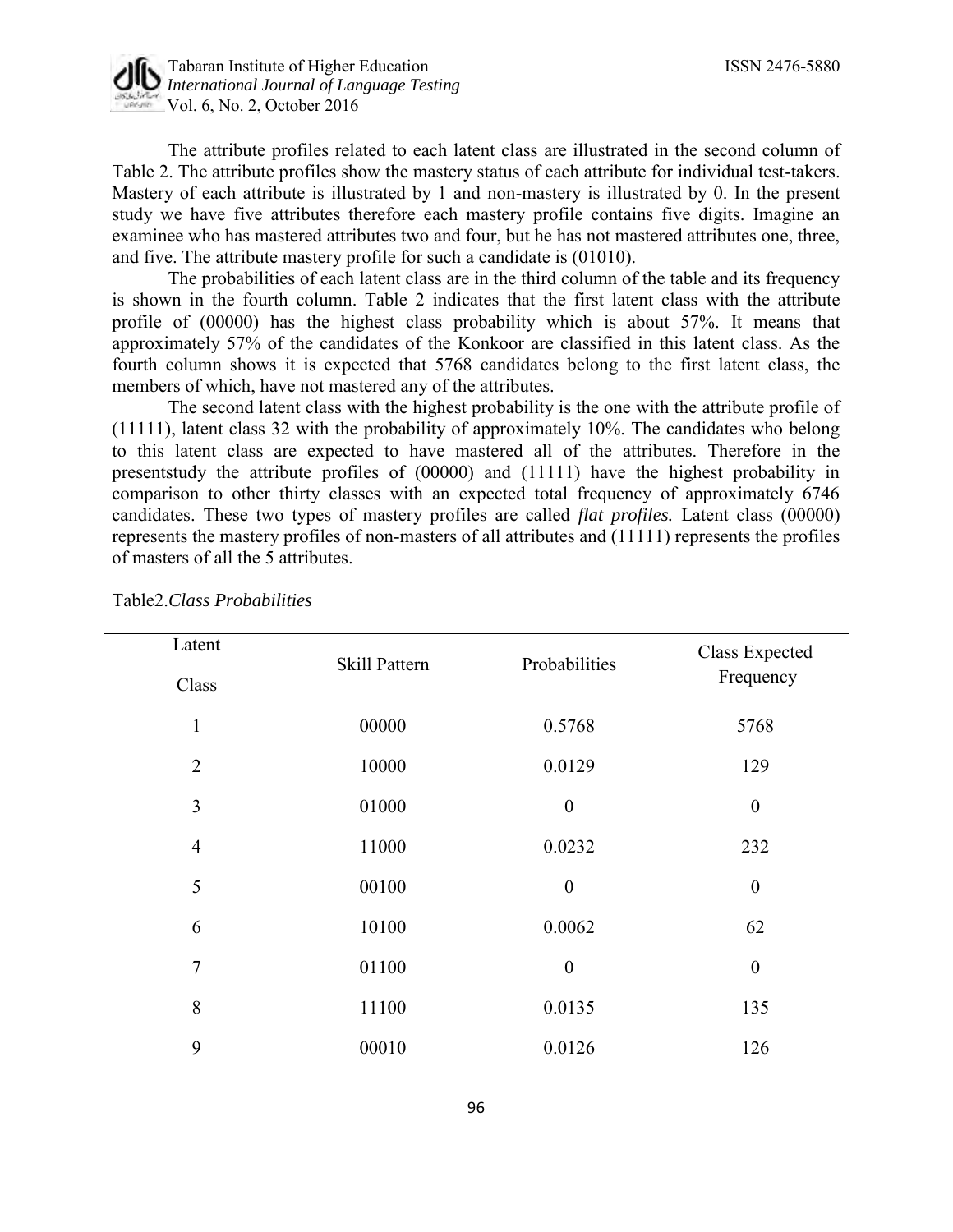

Tabaran Institute of Higher Education ISSN 2476-5880 *International Journal of Language Testing*  Vol. 6, No. 2, October 2016

| $10\,$ | $10010\,$ | $\boldsymbol{0}$ | $\boldsymbol{0}$ |
|--------|-----------|------------------|------------------|
| $11\,$ | 01010     | $\boldsymbol{0}$ | $\boldsymbol{0}$ |
| 12     | $11010\,$ | $\boldsymbol{0}$ | $\boldsymbol{0}$ |
| 13     | $00110\,$ | 0.0335           | 335              |
| 14     | 10110     | 0.0357           | 357              |
| 15     | $01110\,$ | $\boldsymbol{0}$ | $\boldsymbol{0}$ |
| 16     | 11110     | 0.0443           | 443              |
| 17     | 00001     | 0.0039           | 39               |
| 18     | $10001\,$ | $\boldsymbol{0}$ | $\boldsymbol{0}$ |
| 19     | 01001     | 0.0075           | $75\,$           |
| $20\,$ | 11001     | 0.0005           | 5                |
| 21     | 00101     | $\boldsymbol{0}$ | $\boldsymbol{0}$ |
| $22\,$ | $10101\,$ | $\boldsymbol{0}$ | $\boldsymbol{0}$ |
| 23     | $01101\,$ | $\boldsymbol{0}$ | $\boldsymbol{0}$ |
| 24     | 11101     | 0.0001           | $\,1\,$          |
| 25     | $00011\,$ | 0.0291           | 291              |
| $26\,$ | 10011     | $\boldsymbol{0}$ | $\boldsymbol{0}$ |
| 27     | 01011     | 0.0323           | 323              |
| $28\,$ | $11011\,$ | $\boldsymbol{0}$ | $\boldsymbol{0}$ |
| 29     | 00111     | 0.0257           | 257              |
| 30     | $10111\,$ | $\boldsymbol{0}$ | $\boldsymbol{0}$ |
| 31     | 01111     | 0.0343           | 343              |
| 32     | $11111\,$ | 0.1078           | 1078             |
|        |           |                  |                  |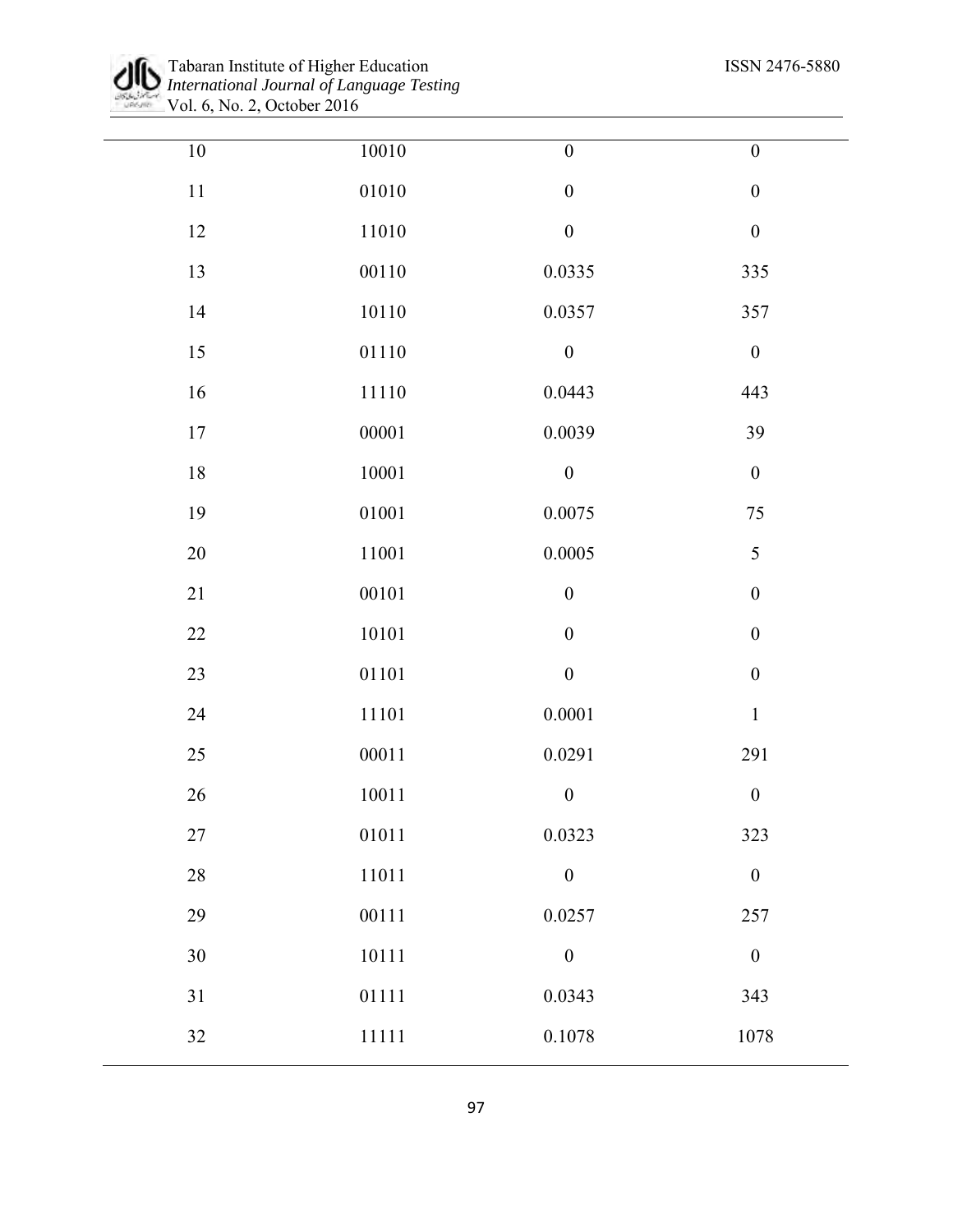

The fact that flat profiles have the highest probability and the most frequency may be interpreted as evidence for unidimensionality of reading comprehension skill because based on the results of this study most of the test-takers belong to one of these two profiles and they have not/have mastered the reading comprehension as a whole, unit skill. In other words, a test-taker who has mastered the reading comprehension skill, actually has mastered all of the pre-assumed subskills which form a unit skill; and in fact the subskills cannot be separated from each other.

## **4. Discussion**

As an important step of cognitive diagnostic approach, we specified the attributes required for successful performance on the reading comprehension items of University EntranceExamination. We had a list of reading comprehension attributes which was the result of review of literature and content analysis of the test items, conducted by a team of experts. The attributes were assigned to the items of the test at the Q-matrix specification stage. By specifying the Q-matrix, we actually determined the relationship among the test items and the required attributes which are involved in successful performance on the test. In the current study, five attributes were defined as the required subskills which the candidates needed to master for correct responding to the reading comprehension items of University Entrance Examination. These attributes were: *making inferences, extracting explicit information, identifying word meaning from context, identifying pronominal references*, and *evaluating response options*. Identifying these subskills of reading comprehension draws a framework to focus on.Konkoor candidates who try to improve their level of reading comprehension ability as a key to achieving better results on the test can benefit from our findings. When the candidates know about the subskills of reading comprehension which they need for answering the Konkoor reading comprehension items, they have higher chances of success on the test. The instructors who try to make their students prepared for the Konkoor, also can benefit from the results of this study since they know which attributes should be mastered by the candidates, therefore the teachers invest more time on these subskills.

The results of present study also indicated that, the two flat skill mastery profiles, "nonmaster of all skills" and "master of all skills", had the most frequency. This finding is in line with other CDM studies (e.g., Lee &Sawaki, 2009b; Li, 2011; Ravand et al., 2013; Ravand, 2015). Lee and Sawaki (2009b), consider high frequency of flat skill mastery profiles as evidence for unidimensionality of the measure used, where a master of one skill tends to be a master of another skill, or vice versa.

The main aim of the current study was to investigate the reading comprehension ability of Iranian high-school graduate students' population, a representative sample of which takes part in the Konkoor every year. The results of the study showed that, more than half of the candidates (57%) have not mastered any of the required attributes. We can say that our students are not well-equipped with the essential subskills which make them prepared for answering the reading questions of a high-stakes English test. Poor performance of the candidates on the reading test and considerable number of candidates who have not mastered any of the reading comprehension subskills is an alarming feedback which should be taken into account by the Iranian educational system. The teachers, curriculum developers, syllabus designers and the learners need to take remedial actions to solve the problem.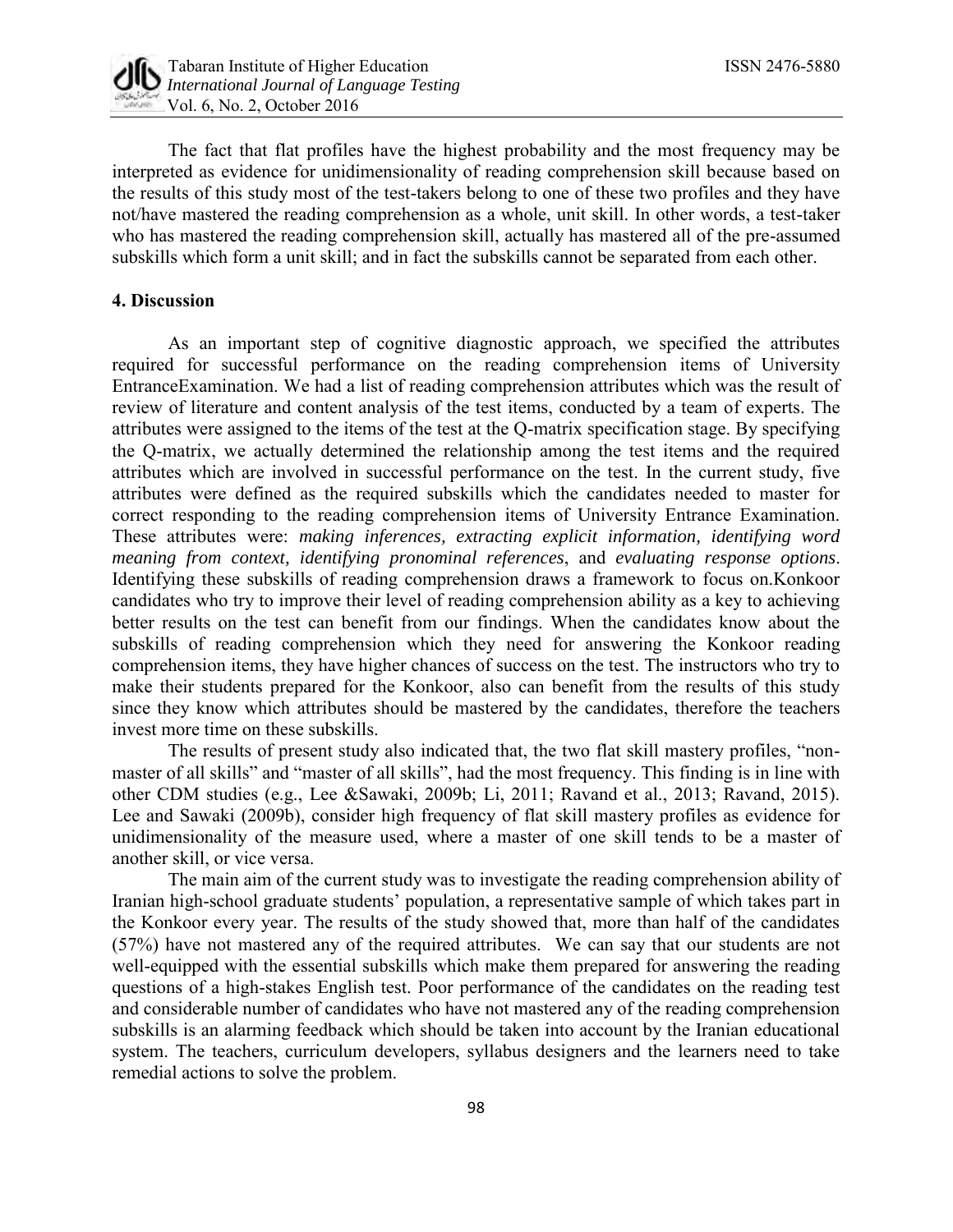

The teachers should invest more time and energy on the components and subskills of reading comprehension to improve learners' awareness of the existence of these subskills. The teachersalso need to use exercises which helplearners develop their knowledge of reading comprehension subskills. The experts in the educational system, who are in charge of designing instructional materials for English courses, also should pave the way for the teachers to concentrate more on the reading comprehension subskills by providing them with appropriate exercises in the school books.

# **References:**

- Baghaei, P., &Ravand, H. (2015).A cognitive processing model of reading comprehension in English as a foreign language using the linear logistic test model.*Learning and Individual Differences, 43,* 100-105.
- Buck, G., Tatsuoka, K., &Kostin, I. (1997). The subskills of reading: Rule-space analysis of a multiple choice test of second language reading comprehension. *Language Learning, 47*(3), 423–466.
- Clark, A. K. (2013). *Validation of a cognitive diagnostic model across multiple forms of a reading comprehension assessment* (Doctoral dissertation).Retrieved from https://kuscholarworks.ku.edu/bitstream/handle/1808/15071/Clark\_ku\_0099D\_13062 DATA 1.pdf?sequence=1.
- de la Torre, J. (2011). The Generalized DINA model framework.*Psychometrika, 76*(2), 179- 199. doi: 10.1007/s11336-011-9207-7.
- Hemmati, S. J., &Baghaei, P. (2016).Investigating the construct validity of the general English section of the Iranian University Entrance Examination. Paper presented at the first national conference on English, literature, and translation studies, Quchan, Iran.
- Jang, E. E.(2005). *A validity narrative: Effects of reading skills diagnosis on teaching and learning in the context of NG TOEFL* (Unpublished doctoral dissertation). University of Illinois, Urbana-Champaign, IL.
- Jang, E. E. (2008). A framework for cognitive diagnostic assessment.*Towards adaptive CALL: Natural language processing for diagnostic language assessment*, 117-131.
- Kim, A. Y. A. (2014). Exploring ways to provide diagnostic feedback with an ESL placement test: Cognitive diagnostic assessment of L2 reading ability. *Language Testing*.
- Lee, Y. W., &Sawaki, Y. (2009a). Application of three cognitive diagnosis models to ESL reading and listening assessments.*Language Assessment Quarterly, 6*(3), 239-263. DOI: 10.1080/15434300903079562
- Lee, Y. W., &Sawaki, Y. (2009b). Cognitive diagnosis approaches to language assessment: An overview. *Language Assessment Quarterly, 6*, 172–189.
- Leighton, J. P., &Gierl, M. J. (2007).*Cognitive diagnostic assessment for education: Theory and applications.* New York: Cambridge University Press.
- Leighton, J. P., Gierl, M. J., & Hunka, S. M. (2004). The attribute hierarchy method for cognitive assessment: A variation on Tatsuoka's Rule-Space Approach. *Journal of Educational Measurement, 41*(3), 205-237.
- Li, H. (2011). A cognitive diagnostic analysis of the MELAB reading test.*Spaan Fellow Working Papers in Second or Foreign Language Assessment, 9*, 17–46.